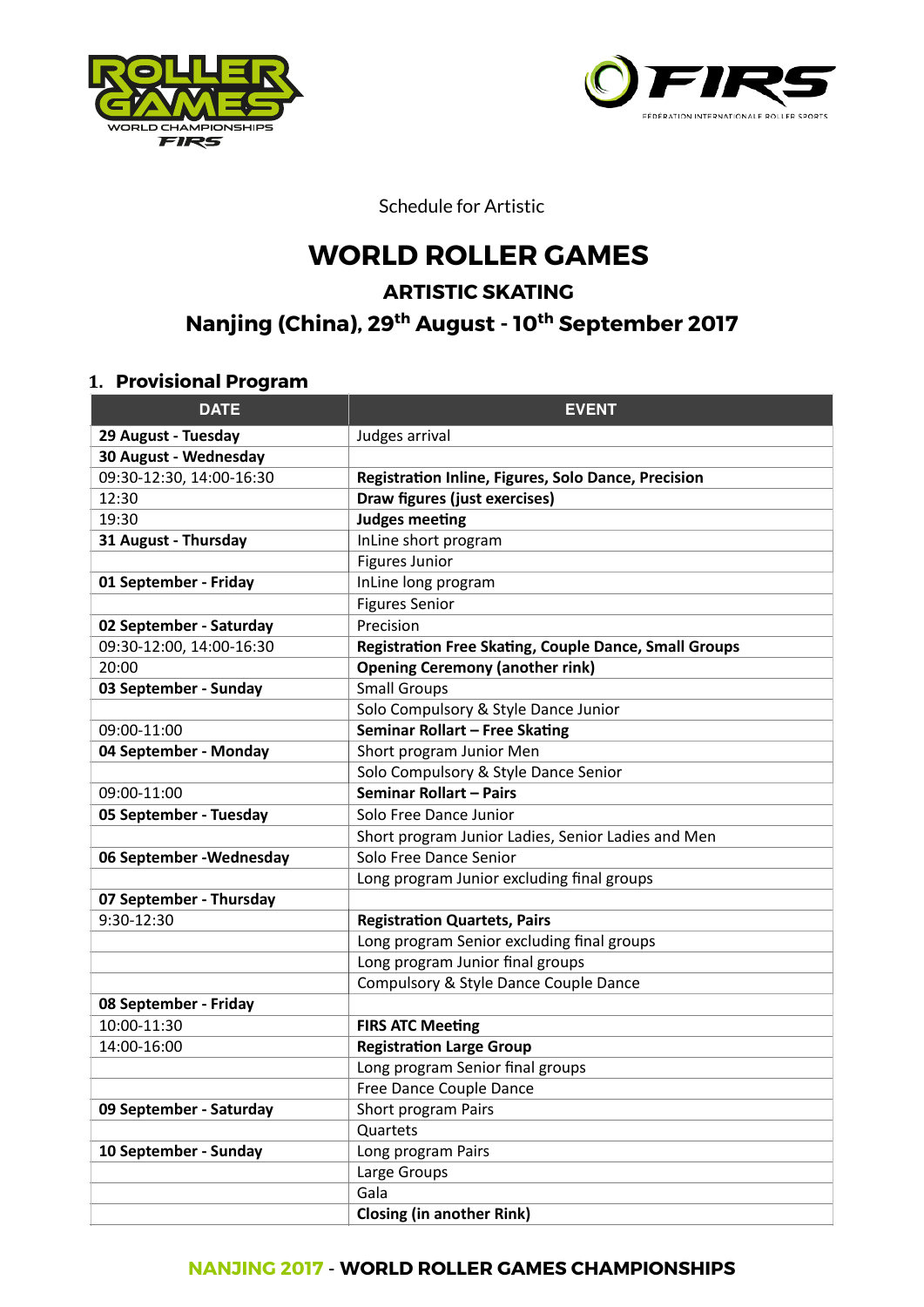



# **2. Thursday 31 August**

| <b>DATE</b> | <b>EVENT</b>                                                 |
|-------------|--------------------------------------------------------------|
| 6,30        | Doors Open                                                   |
| 6,45        | Training InLine Junior Ladies Short program (1 group) (5)    |
| 7,10        | Training InLine Junior Men Short program (1 group) (3)       |
| 7,35        | Training Junior Ladies Figures - 28                          |
| 9,05        | Training Junior Men Figures - 12                             |
| 10,05       | Training InLine Senior Ladies Short program (2 groups) (4-3) |
| 10,55       | Training InLine Senior Mens Short program (2 groups) (4-3).  |
| 11,45       | Cleaning                                                     |
| 12,00       | <b>COMPETITION JUNIOR LADIES FIGURES 1-2</b>                 |
|             | <b>COMPETITION JUNIOR MENS FIGURES 1-2-3-4</b>               |
| 15,00       | Cleaning                                                     |
| 15,15       | <b>COMPETITION JUNIOR LADIES INLINE SHORT PROGRAM</b>        |
| 15,45       | <b>COMPETITION JUNIOR MEN INLINE SHORT PROGRAM</b>           |
| 16,15       | <b>COMPETITION SENIOR LADIES INLINE SHORT PROGRAM</b>        |
| 17,15       | <b>COMPETITION SENIOR MEN INLINE SHORT PROGRAM</b>           |
| 18,15       | Cleaning                                                     |
| 18,30       | <b>COMPETITION JUNIOR LADIES FIGURES 3-4</b>                 |
| 21,00       | . 34 Training Senior Ladies Figures – 34                     |
| 22,30       | Training Senior Men Figures - 13                             |
| 23,30       | End                                                          |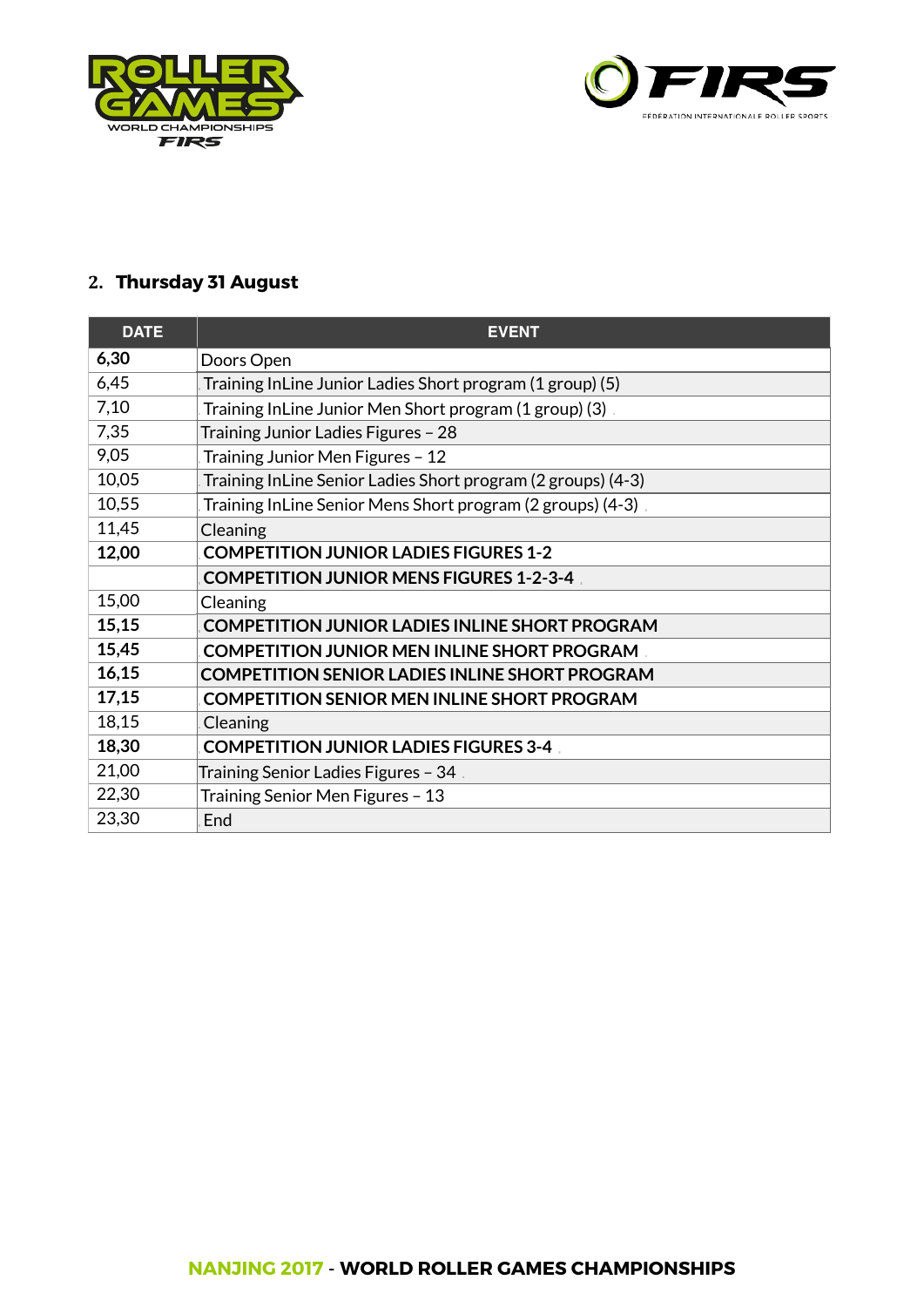



# **3. Friday 01 September**

| <b>DATE</b> | <b>EVENT</b>                                                |
|-------------|-------------------------------------------------------------|
| 6,30        | Doors Open                                                  |
| 6,45        | Training InLine Junior Ladies Long program (1 group) (6)    |
| 7,15        | Training InLine Junior Men Long program (1 group) (3)       |
| 7,45        | Training InLine Senior Ladies Long program (2 groups) (4-3) |
| 8,45        | Training InLine Senior Men Long program (2 groups) (4-3)    |
| 9,45        | Cleaning                                                    |
| 10,00       | <b>COMPETITION SENIOR LADIES FIGURES 1-2</b>                |
|             | <b>COMPETITION SENIOR MEN FIGURES 1-2-3-4</b>               |
| 13,45       | Cleaning                                                    |
| 14,00       | <b>COMPETITION JUNIOR LADIES INLINE LONG PROGRAM</b>        |
| 14,45       | <b>COMPETITION JUNIOR MEN INLINE LONG PROGRAM</b>           |
| 15,30       | <b>COMPETITION SENIOR LADIES INLINE LONG PROGRAM</b>        |
| 16,45       | <b>COMPETITION SENIOR MEN INLINE LONG PROGRAM</b>           |
| 18,00       | <b>COMPETITION SENIOR LADIES FIGURES 3-4</b>                |
| 20,30       | <b>AWARDS FIGURES &amp; INLINE</b>                          |
| 20,45       | End                                                         |

# **4. Saturday 02 September**

| <b>DATE</b> | <b>EVENT</b>                                                    |
|-------------|-----------------------------------------------------------------|
| 7,00        | Training Precision (8)                                          |
| 9,35        | Training Junior Ladies Solo Compulsory & Style Dance (5 groups) |
| 12,05       | Training Junior Men Solo Compulsory & Style Dance (3 groups)    |
| 13,30       | Training Senior Ladies Solo Compulsory & Style Dance (5 groups) |
| 16,00       | Training Senior Men Solo Compulsory & Style Dance (3 groups)    |
| 17,25       | Cleaning                                                        |
| 17,40       | <b>COMPETITION PRECISION</b>                                    |
| 19,00       | <b>AWARDS PRECISION</b>                                         |
| 20,00       | ROLLER GAMES OPENING CEREMONY (another rink)                    |
|             | Precision training will be 20 min each                          |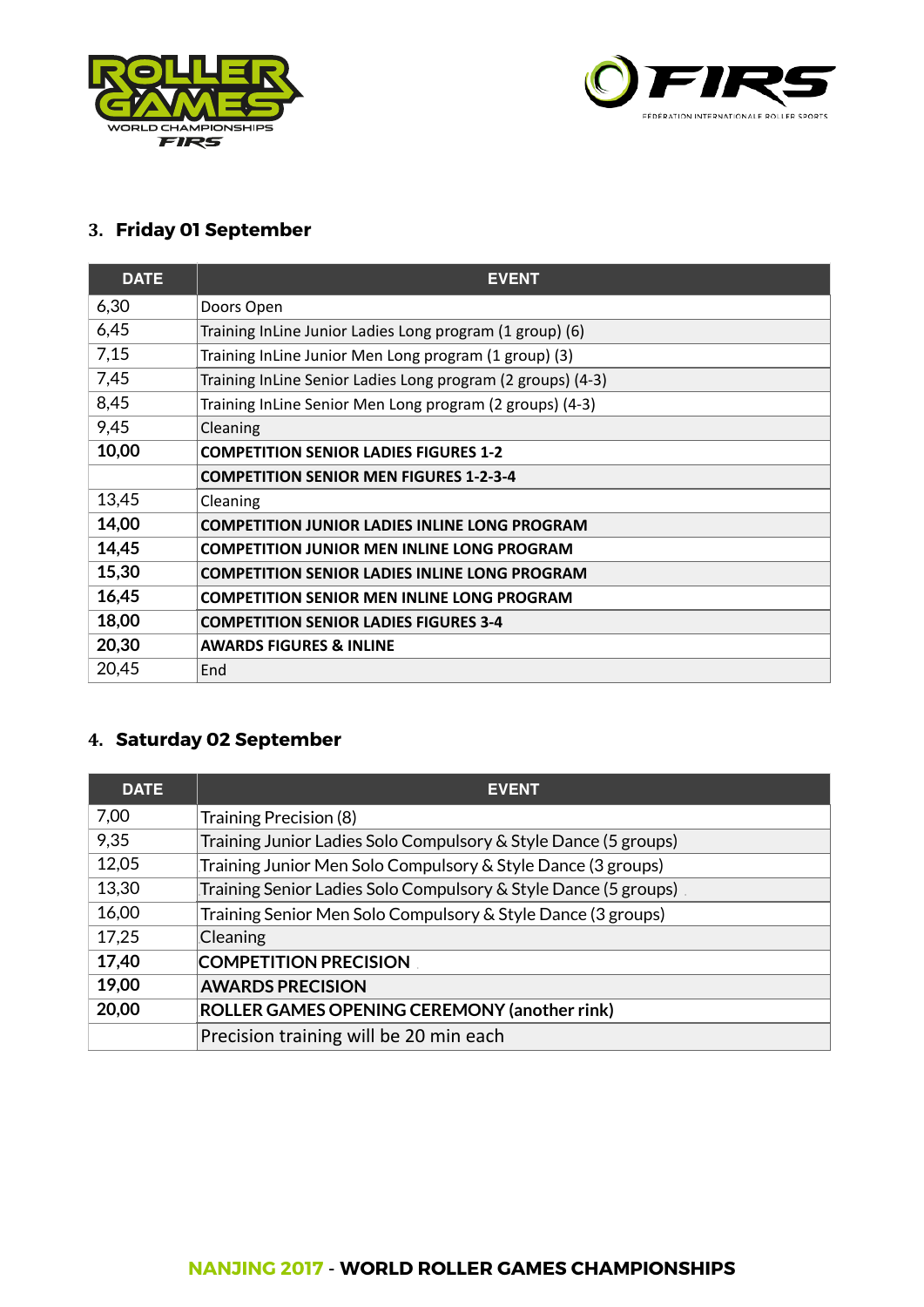



# **5. Sunday 03 September**

| <b>DATE</b> | <b>EVENT</b>                                           |
|-------------|--------------------------------------------------------|
| 7,00        | Doors Open                                             |
| 7,15        | Training Small Groups (18)                             |
| 11,45       | Cleaning                                               |
| 12,00       | <b>COMPETITION JUNIOR LADIES SOLO COMPULSORY</b>       |
| 14,00       | <b>COMPETITION JUNIOR MEN SOLO COMPULSORY</b>          |
| 14,50       | Cleaning                                               |
| 15,10       | <b>COMPETITION JUNIOR LADIES SOLO STYLE DANCE</b>      |
| 17,10       | <b>COMPETITION JUNIOR MEN SOLO STYLE DANCE</b>         |
| 18,10       | Cleaning                                               |
| 18,20       | <b>COMPETITION SMALL GROUPS</b>                        |
| 20,45       | <b>AWARDS SMALL GROUPS</b>                             |
|             | Cleaning                                               |
| 21,00       | Training Junior Solo Free Dance Men (3 groups) (5-4-4) |
| 22,10       | Training Junior Men Short program (3 groups)           |
| 23,30       | End                                                    |
|             | Small Groups training will be 15 min each              |

# **6. Monday 04 September**

| <b>DATE</b> | <b>EVENT</b>                                                    |
|-------------|-----------------------------------------------------------------|
| 6,30        | Doors Open                                                      |
| 6,45        | Training Junior Ladies Short program (5 groups)                 |
| 9,45        | Training Junior Solo Free Dance Ladies (5 groups)               |
| 12,15       | Cleaning                                                        |
| 12,30       | <b>COMPETITION SENIOR LADIES SOLO COMPULSORY</b>                |
| 14,00       | <b>COMPETITION SENIOR MEN SOLO COMPULSORY</b>                   |
| 14,45       | Cleaning                                                        |
| 15,15       | <b>COMPETITION SENIOR LADIES STYLE DANCE</b>                    |
| 17,45       | <b>COMPETITION SENIOR MEN STYLE DANCE</b>                       |
| 19,00       | Cleaning                                                        |
| 19,15       | <b>COMPETITION JUNIOR MEN SHORT</b>                             |
| 20,15       | Training Senior Men Short program (3 groups) (5-4-4)            |
| 21,15       | Training Senior Ladies Short program (7 groups) (6-6-6-6-5-5-5) |
| 23,45       | End                                                             |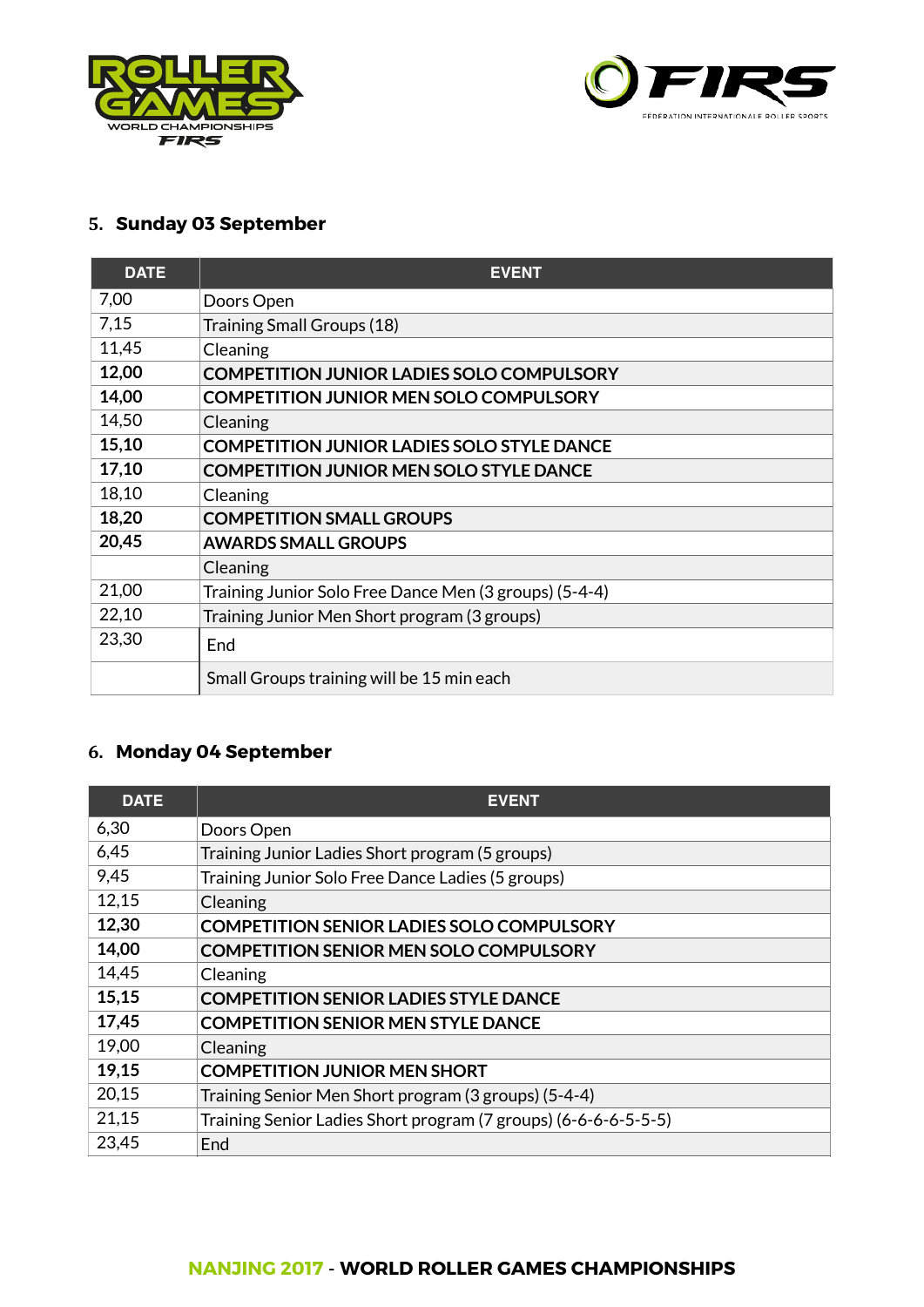



# **7. Tuesday 05 September**

| <b>DATE</b> | <b>EVENT</b>                                                             |
|-------------|--------------------------------------------------------------------------|
| 6,00        | Doors Open                                                               |
| 6,15        | Training Senior Ladies Solo Free Dance (5 groups) (6-5-5-5-5)            |
| 8,45        | Training Senior Men Solo Free Dance (2 groups) (5-5)                     |
| 9,45        | Cleaning                                                                 |
| 10,30       | <b>COMPETITION JUNIOR SOLO LADIES FREE DANCE</b>                         |
| 13,15       | <b>COMPETITION JUNIOR SOLO MEN FREE DANCE</b>                            |
| 14,00       | Cleaning                                                                 |
| 14,15       | <b>COMPETITION JUNIOR LADIES SHORT PROGRAM</b>                           |
| 16,45       | <b>COMPETITION SENIOR LADIES SHORT PROGRAM</b>                           |
| 19,30       | <b>COMPETITION SENIOR MEN SHORT PROGRAM</b>                              |
| 21,00       | <b>AWARDS JUNIOR SOLO DANCE</b>                                          |
| 21,15       | Training Junior Couple Dance Compulsory and Style Dance (2 groups) (4-4) |
| 22,15       | Training Senior Couple Dance Compulsory and Style Dance (2 groups) (6-6) |
| 23,30       | End                                                                      |

### **8. Wednesday 06 September**

| <b>DATE</b> | <b>EVENT</b>                                                                        |
|-------------|-------------------------------------------------------------------------------------|
| 6,30        | Doors Open                                                                          |
| 6,45        | Training Junior Ladies Long program - excluding final groups (5 groups) (6-6-6-6-5) |
| 9,15        | Training Junior Men Long program - excluding final groups (3 groups) (6-6-5)        |
| 10,45       | Cleaning                                                                            |
| 11,00       | <b>COMPETITION JUNIOR LADIES LONG PROGRAM - excluding final groups</b>              |
| 14,15       | <b>COMPETITION JUNIOR MEN LONG PROGRAM - excluding final groups</b>                 |
| 15,45       | <b>COMPETITION SENIOR SOLO LADIES FREE DANCE</b>                                    |
| 18,30       | <b>COMPETITION SENIOR SOLO MEN FREE DANCE</b>                                       |
| 19,15       | <b>AWARDS SENIOR SOLO DANCE</b>                                                     |
| 19,30       | Training Senior Ladies Long program - excluding final groups (5 groups) (6-6-6-6-5) |
| 22,00       | Training Senior Men Long program - excluding final groups                           |
| 23,30       | End                                                                                 |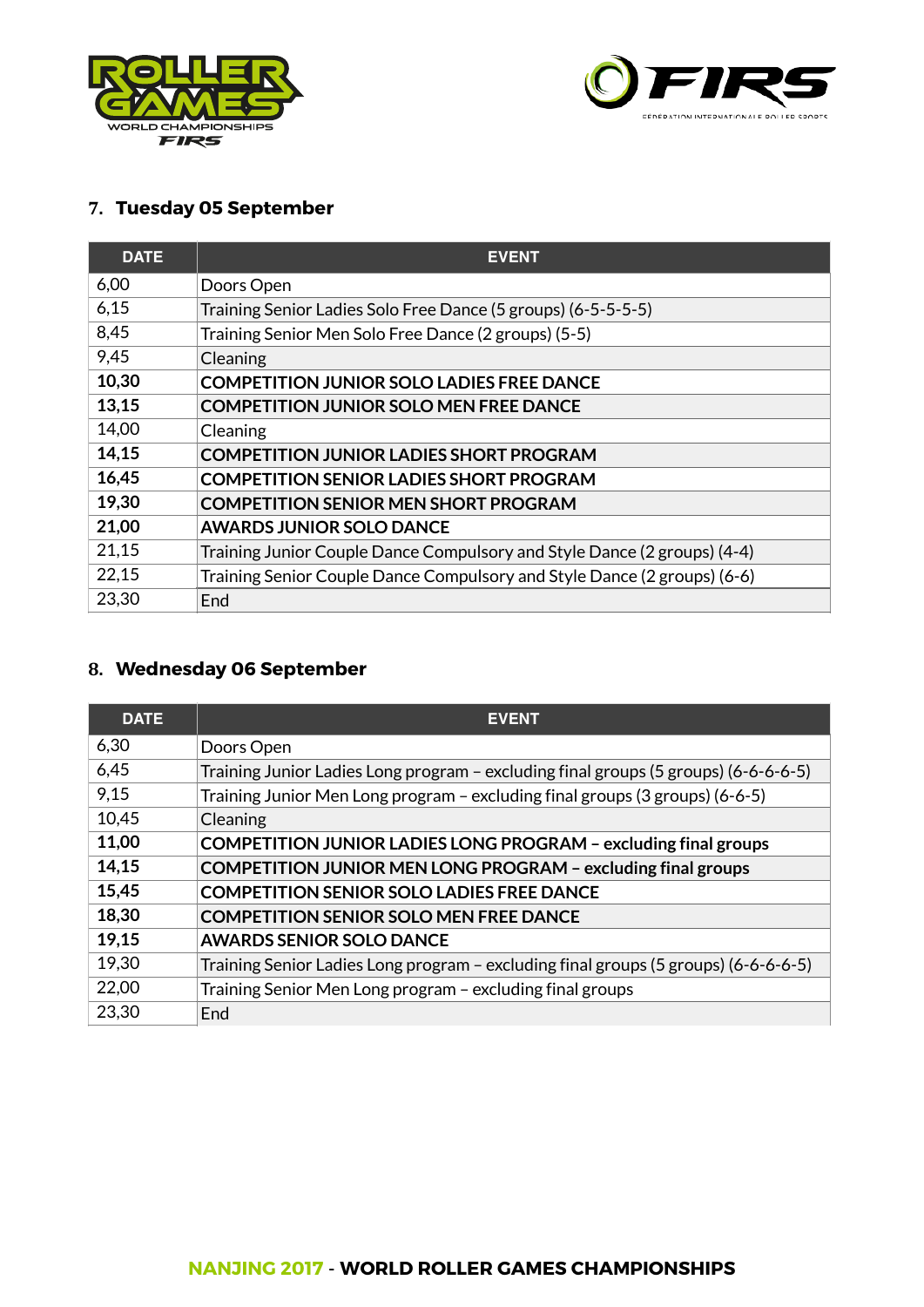



# **9. Thursday 07 September**

| <b>DATE</b> | <b>EVENT</b>                                                        |
|-------------|---------------------------------------------------------------------|
| 6,00        | Doors Open                                                          |
| 6,15        | Training Junior Ladies Long program last groups (2 groups           |
| 7,15        | Training Junior Men Long program last groups (2 groups              |
| 8,15        | Cleanin                                                             |
| 8,30        | COMPETITION SENIOR LADIES LONG PROGRAM - excluding final groups     |
| 12,00       | <b>COMPETITION SENIOR MEN LONG PROGRAM - excluding final groups</b> |
| 14,30       | Cleaning                                                            |
| 14,45       | <b>COMPETITION JUNIOR COUPLE DANCE COMPULSORY</b>                   |
| 15,45       | <b>COMPETITION SENIOR COUPLE DANCE COMPULSOR</b>                    |
| 16,45       | <b>COMPETITION JUNIOR COUPLE STYLE DANC</b>                         |
| 17,45       | <b>COMPETITION SENIOR COUPLE STYLE DANCE</b>                        |
| 18,45       | <b>COMPETITION JUNIOR LADIES LONG PROGRAM - last group</b>          |
| 20,00       | <b>COMPETITION JUNIOR MEN LONG PROGRAM - last groups</b>            |
| 21,15       | <b>AWARDS JUNIOR FREE SKATING</b>                                   |
| 21,30       | Training Senior Ladies Long program last groups (2 groups)          |
| 22,30       | Training Senior Men Long program last groups (2 groups)             |
| 23,30       | End                                                                 |

### **10.Friday 08 September**

| <b>DATE</b> | <b>EVENT</b>                                                |
|-------------|-------------------------------------------------------------|
| 10,00       | Doors Open                                                  |
| 11,15       | Training Junior Couple Free Dance (2 groups)                |
| 12,15       | Training Senior Couple Free Dance (2 groups)                |
| 13,30       | Training Junior Pairs Short program (1 group)               |
| 14,00       | Training Senior Pairs Short program (3 group)               |
| 14,45       | Cleaning                                                    |
| 16,30       | <b>COMPETITION SENIOR LADIES LONG PROGRAM - last groups</b> |
| 17,40       | <b>COMPETITION SENIOR MEN LONG PROGRAM - last groups</b>    |
| 18,50       | Cleaning                                                    |
| 19,05       | <b>COMPETITION JUNIOR COUPLE FREE DANCE</b>                 |
| 19,50       | <b>COMPETITION SENIOR COUPLE FREE DANCE</b>                 |
| 21,05       | AWARDS SENIOR FREE SKATING, COUPLE DANCE                    |
| 21:35       | Fnd                                                         |